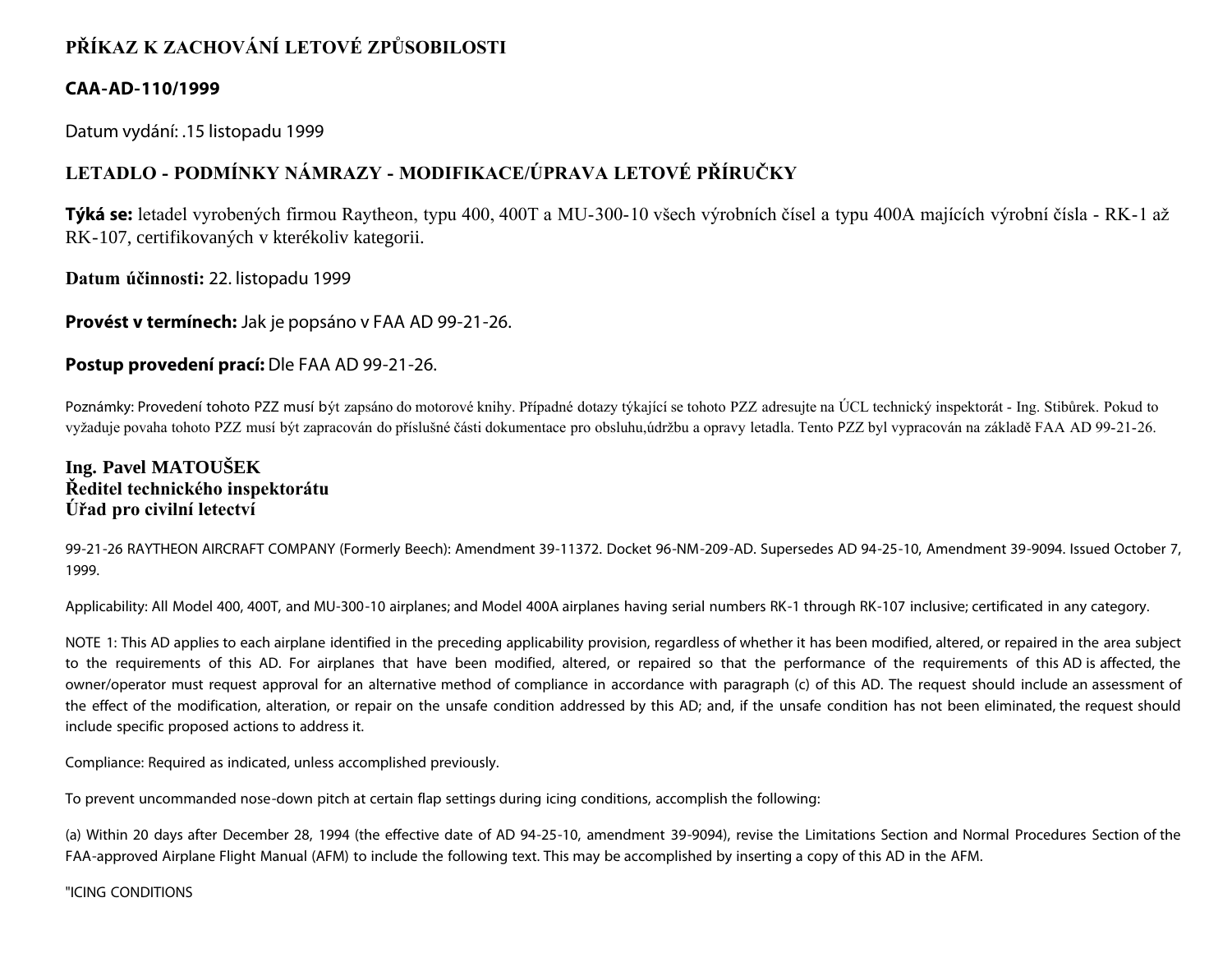If icing conditions are encountered during flight, no greater than 10 degrees flaps may be utilized for landing unless the following conditions are met:

1. The icing conditions were encountered for less than 10 minutes, and the Ram Air Temperature (RAT) during such encounter was warmer than -8 degrees C.

Or

2. A RAT of +5 degrees C or warmer is observed during approach and landing.

If either of the above two conditions is met, 30 degrees flaps may be utilized for landing.

Otherwise:

Flaps (landing flaps setting).....................................10 degrees

Land Select (LAND SEL) Switch ...........................Flaps 10 degrees

Use landing data for 10 degrees flaps from Appendix 1 of this AD."

(b) Within 2 years after the effective date of this AD, accomplish the actions specified in paragraph (b)(1) or (b)(2) of this AD, as applicable.

(1) For Model 400, 400A, and MU-300-10 airplanes: Modify the airplane ice protection system in accordance with Beechcraft Service Bulletin No. 2600, dated November 1995. Accomplishment of this modification constitutes terminating action for the AFM revision required by paragraph (a) of this AD. Following such accomplishment, that AFM revision may be removed from the AFM.

(2) For Model 400T airplanes: Accomplish the actions specified in accordance with either paragraph (b)(2)(i) or (b)(2)(ii) of this AD.

(i) Accomplish the actions specified in paragraph  $(b)(2)(i)(A)$  and  $(b)(2)(i)(B)$  of this AD.

(A) Revise the Limitations Section and Normal Procedures Section of the FAA-approved Airplane Flight Manual (AFM) to include the following text. This may be accomplished by inserting a copy of this AD in the AFM. Following such accomplishment, the AFM revision required by paragraph (a) of this AD may be removed from the AFM.

### "ICING CONDITIONS

If icing conditions are encountered during flight, no greater than 10 degrees flaps may be utilized for landing unless the following conditions are met:

1. The icing conditions were encountered for less than 10 minutes, and the Ram Air Temperature (RAT) during such encounter was warmer than -8 degrees C.

### Or

2. A RAT of +5 degrees C or warmer is observed during approach and landing.

If either of the above two conditions is met, 30 degrees flaps may be utilized for landing.

NOTE: Do not operate anti-ice system at ram air temperatures greater than 50 degrees F (10 degrees C) unless in actual icing conditions, as indicated by the illumination of the ICING annunciator or airframe ice accumulation."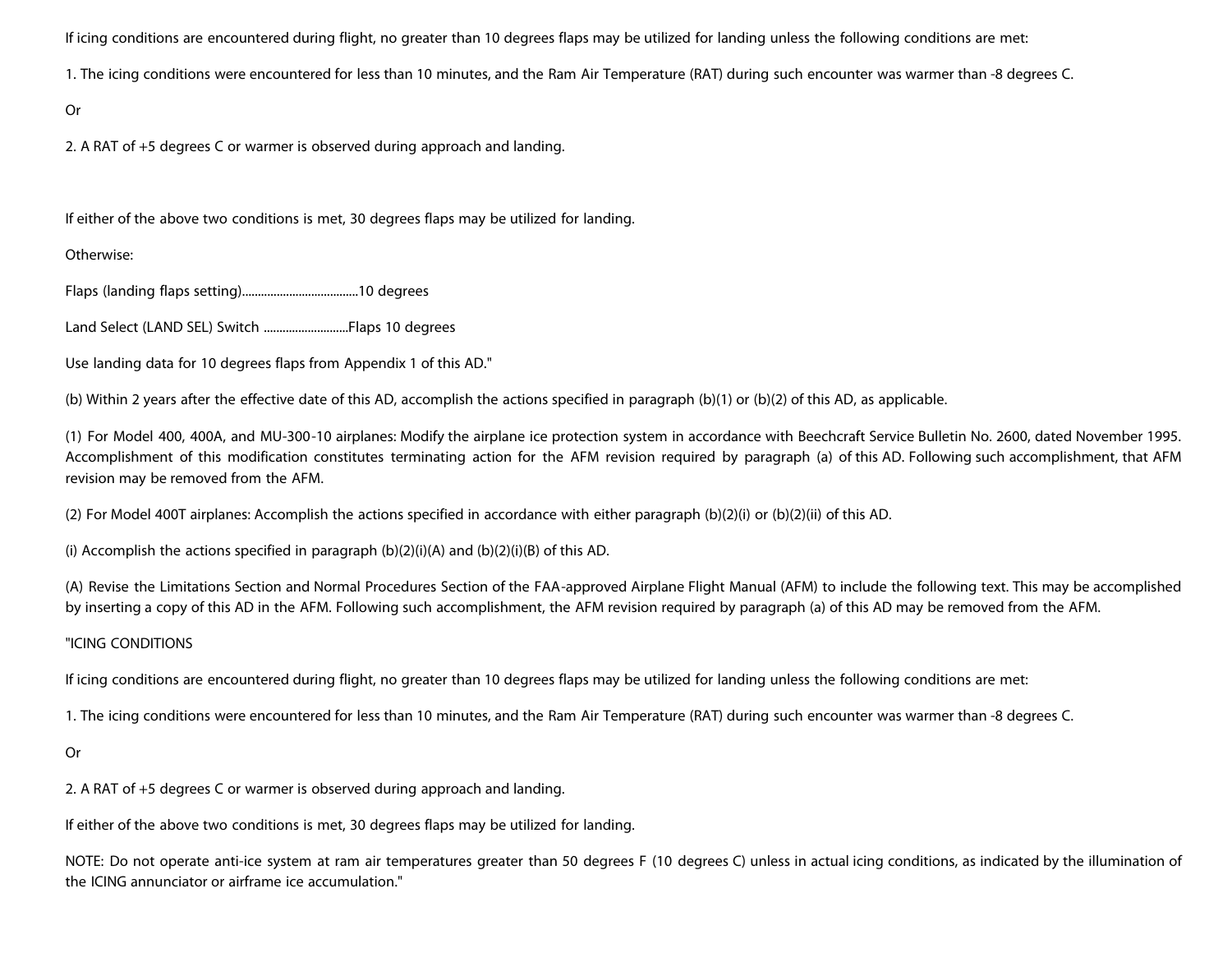(B) Modify the airplane ice protection system in accordance with Raytheon Beech Service Instructions No. T-1A-0064 (undated). Accomplishment of the modification does not constitute terminating action for the requirement to revise the AFM in accordance with paragraph (b)(2)(i)(A) of this AD.

(ii) Modify the airplane ice protection system in accordance with a method approved by the Manager, Wichita Aircraft Certification Office (ACO), FAA, Small Airplane Directorate.

### Alternative Methods of Compliance

(c) An alternative method of compliance or adjustment of the compliance time that provides an acceptable level of safety may be used if approved by the Manager, Wichita ACO. Operators shall submit their requests through an appropriate FAA Principal Maintenance Inspector, who may add comments and then send it to the Manager, Wichita ACO.

NOTE 2: Information concerning the existence of approved alternative methods of compliance with this AD, if any, may be obtained from the Wichita ACO.

### Special Flight Permits

(d) Special flight permits may be issued in accordance with sections 21.197 and 21.199 of the Federal Aviation Regulations (14 CFR 21.197 and 21.199) to operate the airplane to a location where the requirements of this AD can be accomplished.

### Incorporation by Reference

(e) Except as provided by paragraphs (a), (b)(2)(i)(A), and (b)(2)(ii) of this AD, the actions shall be done in accordance with Beechcraft Service Bulletin No. 2600, dated November 1995, or Raytheon Service Instructions No. T-1A-0064 (undated). This incorporation by reference was approved by the Director of the Federal Register in accordance with 5 U.S.C. 552(a) and 1 CFR part 51. Copies may be inspected at the FAA, Transport Airplane Directorate, 1601 Lind Avenue, SW., Renton, Washington; or at the FAA, Small Airplane Directorate, Wichita Aircraft Certification Office, 1801 Airport Road, Room 100, Mid-Continent Airport, Wichita, Kansas; or at the Office of the Federal Register, 800 North Capitol Street, NW., suite 700, Washington, DC.

(f) This amendment becomes effective on November 22, 1999.

### FOR FURTHER INFORMATION CONTACT:

Tina L. Miller, Aerospace Engineer, Flight Test Branch, ACE-117W, FAA, Small Airplane Directorate, Wichita Aircraft Certification Office, 1801 Airport Road, Room 100, Mid-Continent Airport, Wichita, Kansas 67209; telephone (316) 946-4168; fax (316) 946-4407.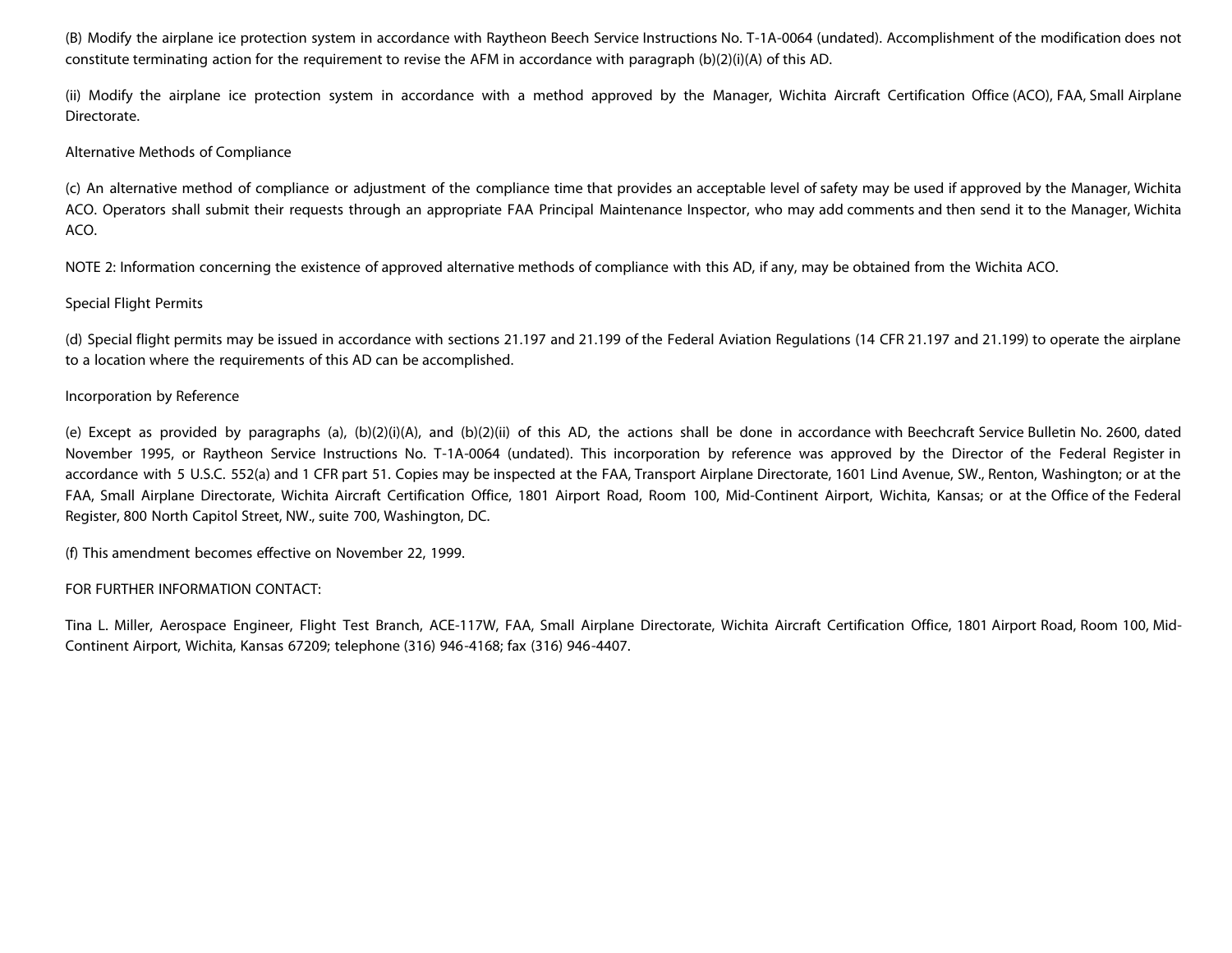### AND AFTER) AND 400T

 $\sim 10$ 



**APPENDIX1** 

99-21-26 3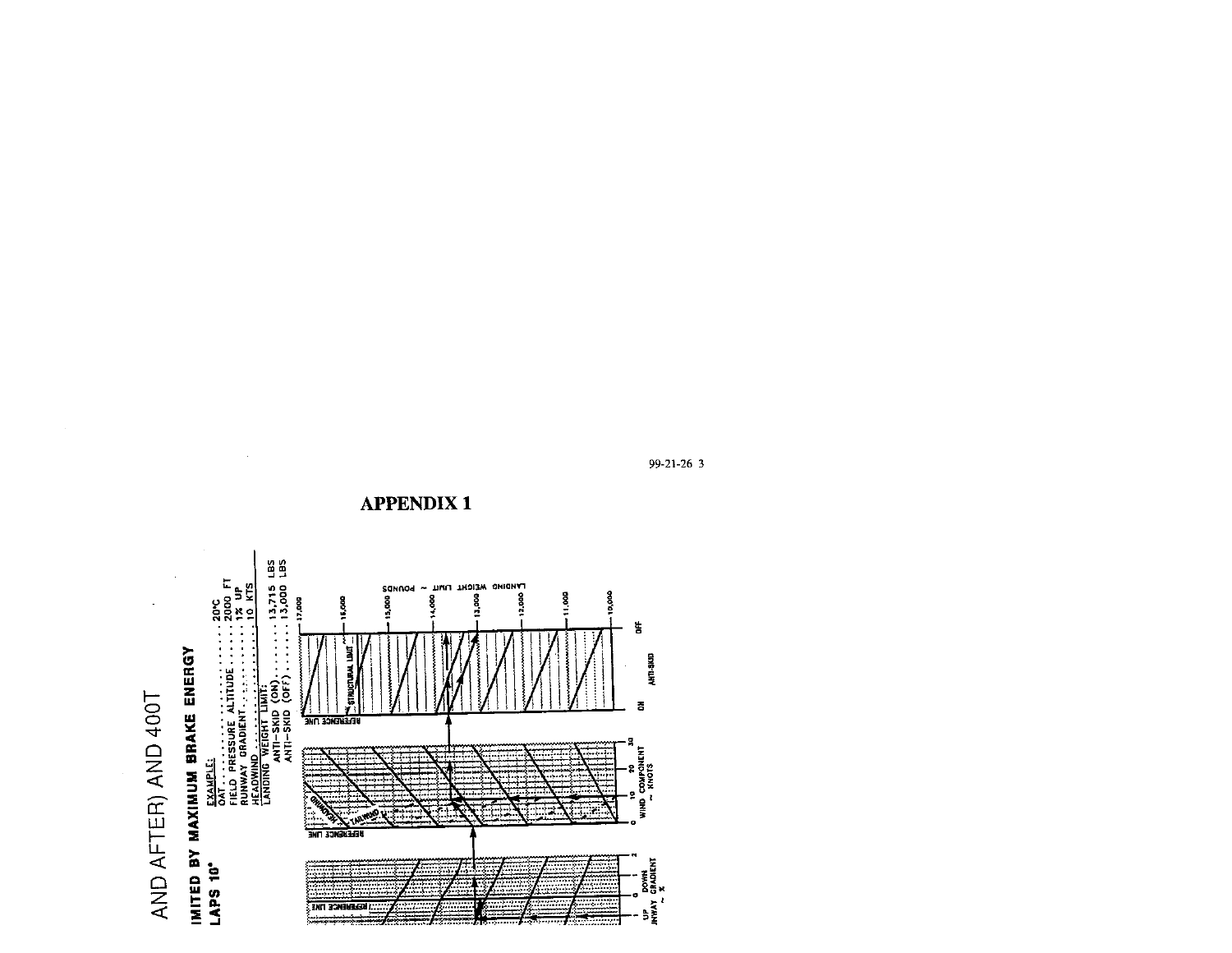

4 99-21-26

 $\bar{z}$ 

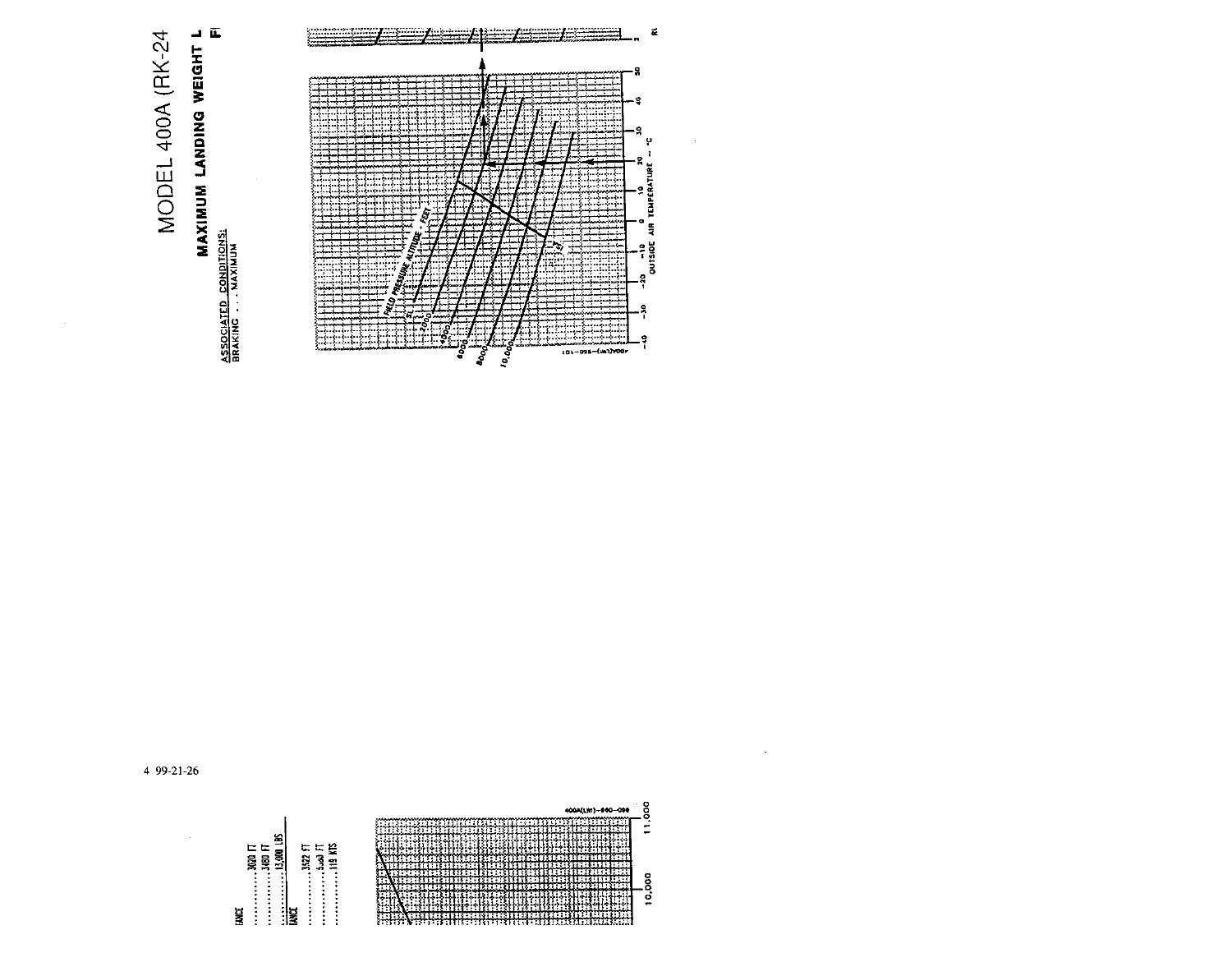MODEL 400A (RK-24 AND AFTER) AND 400T

 $\sim$ 



 $\sim$   $\sim$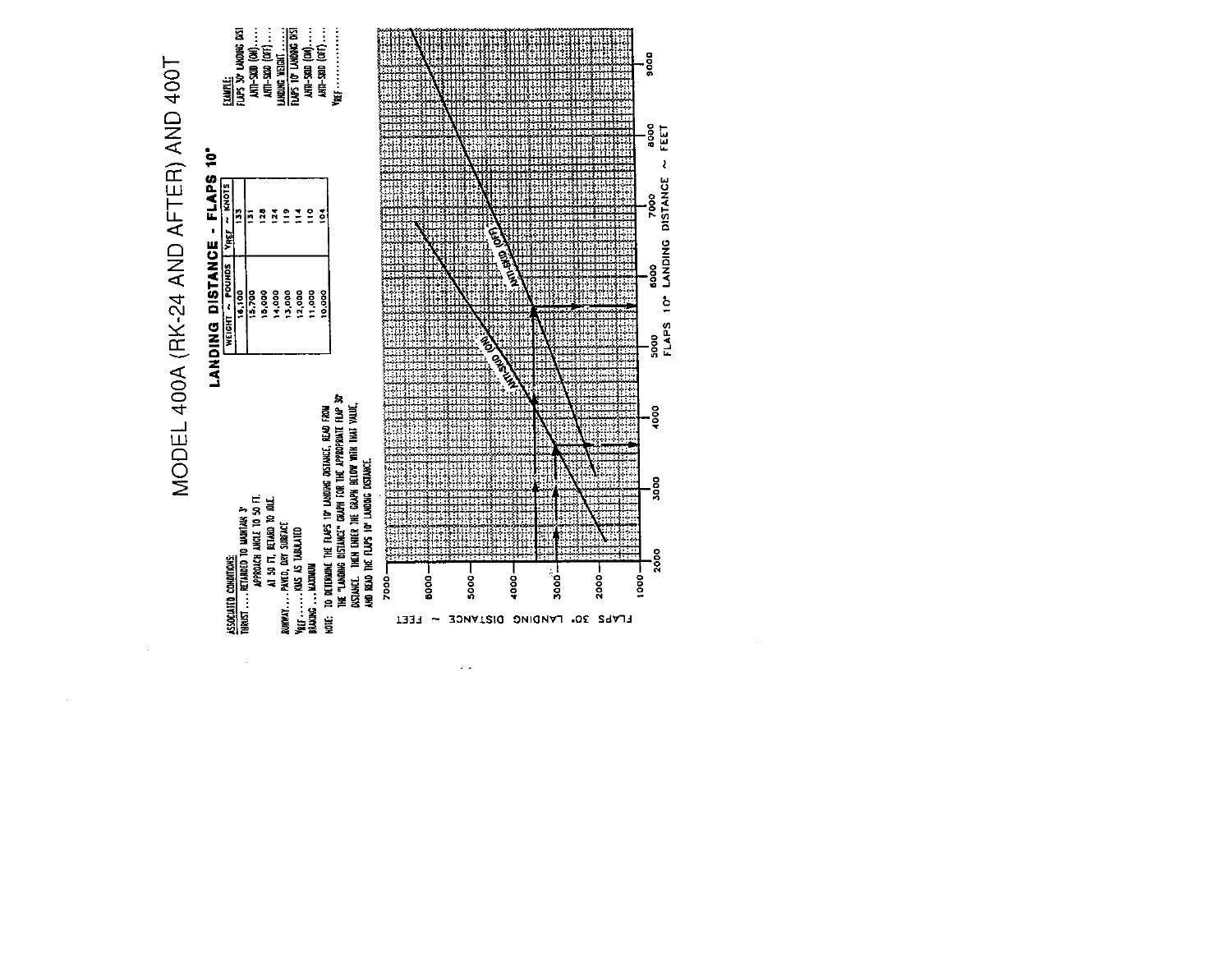MODEL 400A (RK-24 AND AFTER) AND 400T

## LANDING BRAKE ENERGY - FLAPS 10"

COMBIRONS:<br>..RTIARDED DO MJAKIAN 3\* APPROACH<br>.akgle to so Fi. A1 so F1, retard to<br>...NAKED, DRY SURFACE<br>...NATMUM<br>...(04) or (dFf)

- 
- -

AUMAN LANDAG BRAKE EKERCY = 8.12 MILLON FT-185.<br>O DETRAMIK THE FLAS' OP LANDAG BRAKE ENERGY, READ<br>TROAI INE "LANDING BRAKE ENERGY" GRAFII FOR THE APPROPRATE<br>TLAP JO" LANDAG BRAKE ENERGY. INEN FOR THE APPROPRATE<br>ELAP JO" LA

![](_page_6_Figure_7.jpeg)

99-21-26 5

400A(LW)-980-100

 $\overline{\mathbf{a}}$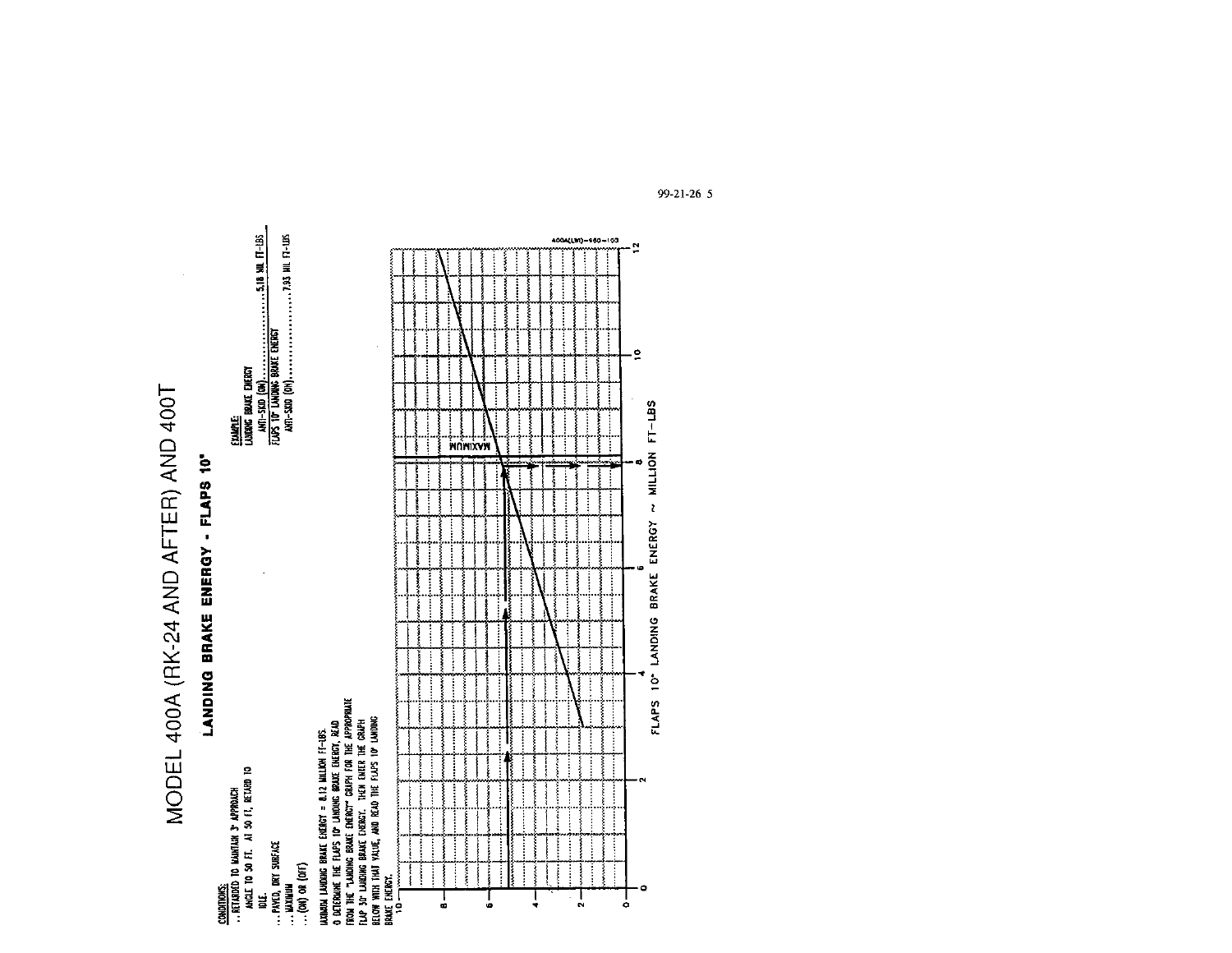## RK-23), 400, AND MU-300-10

### $\frac{1}{2}$ **FLAPS**  $\blacksquare$

|                    | 뤫            | <b>They are thrown used to their</b> |     |     |   | <b>LUFS 10 LUKING TELD LIDICITY</b> |   |   |  |
|--------------------|--------------|--------------------------------------|-----|-----|---|-------------------------------------|---|---|--|
| .O. SAYIL - ILUZU. | VRET ~ KNOTS | 3                                    | 126 | ឆ្ន | E | 11                                  | å | ē |  |
|                    |              |                                      |     |     |   |                                     |   |   |  |

![](_page_7_Figure_3.jpeg)

### 6 99-21-26

 $\begin{array}{ccccc} \backsim & \text{NICTION} & \text{EL-TB2} \\ & \text{LTVb2} & \text{2O} & \text{TVNDING BYKKE ENEBOL} \end{array}$ 

RUNWAY<br>Braking<br>Anti-Skid

NOTES: 1. N<br>2. T

ASSOCIATED<br>Thrust

 $\bar{z}$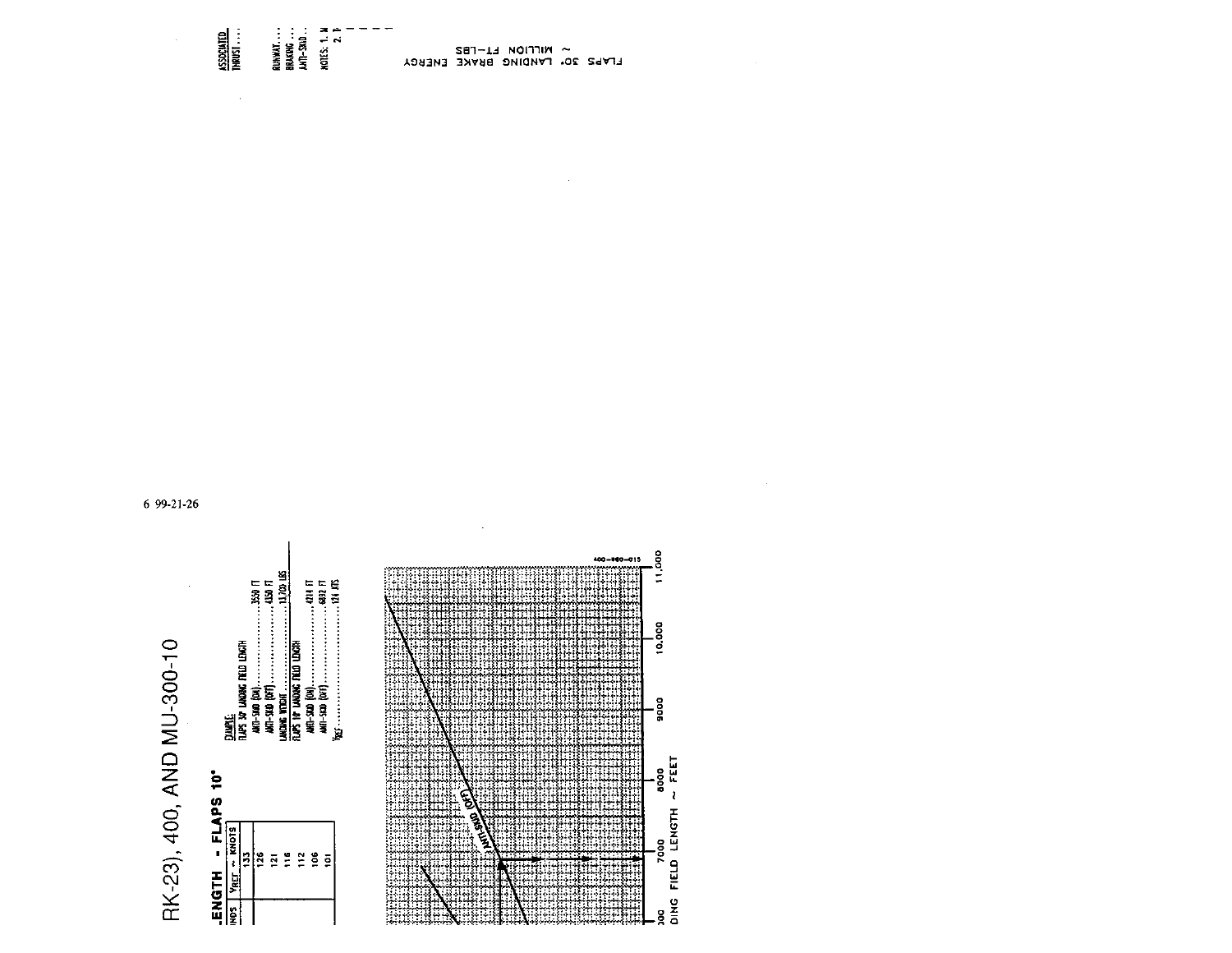![](_page_8_Figure_0.jpeg)

![](_page_8_Figure_1.jpeg)

![](_page_8_Figure_2.jpeg)

 $\ddot{\phantom{0}}$ 

 $\sim$ 

![](_page_8_Figure_3.jpeg)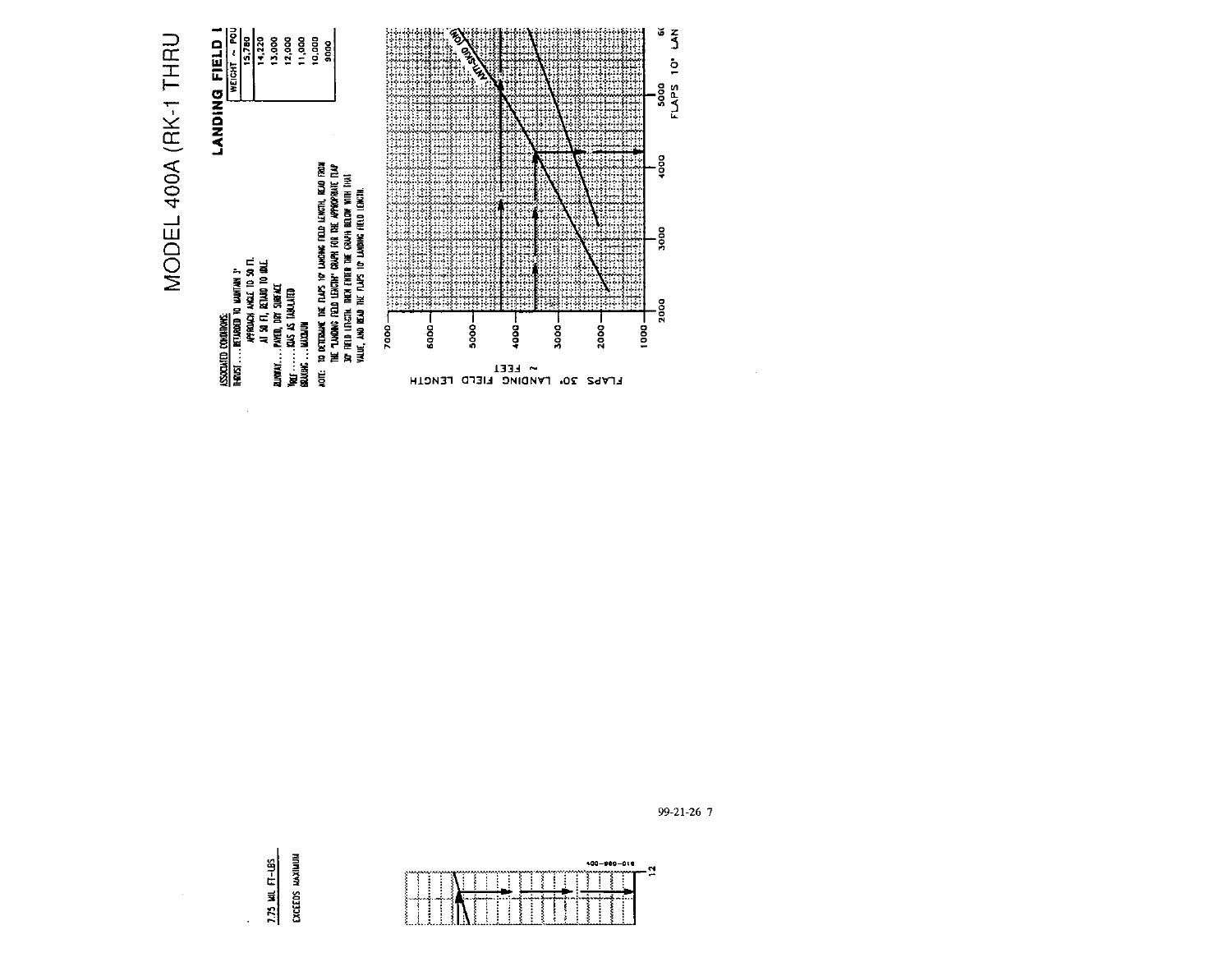![](_page_9_Figure_0.jpeg)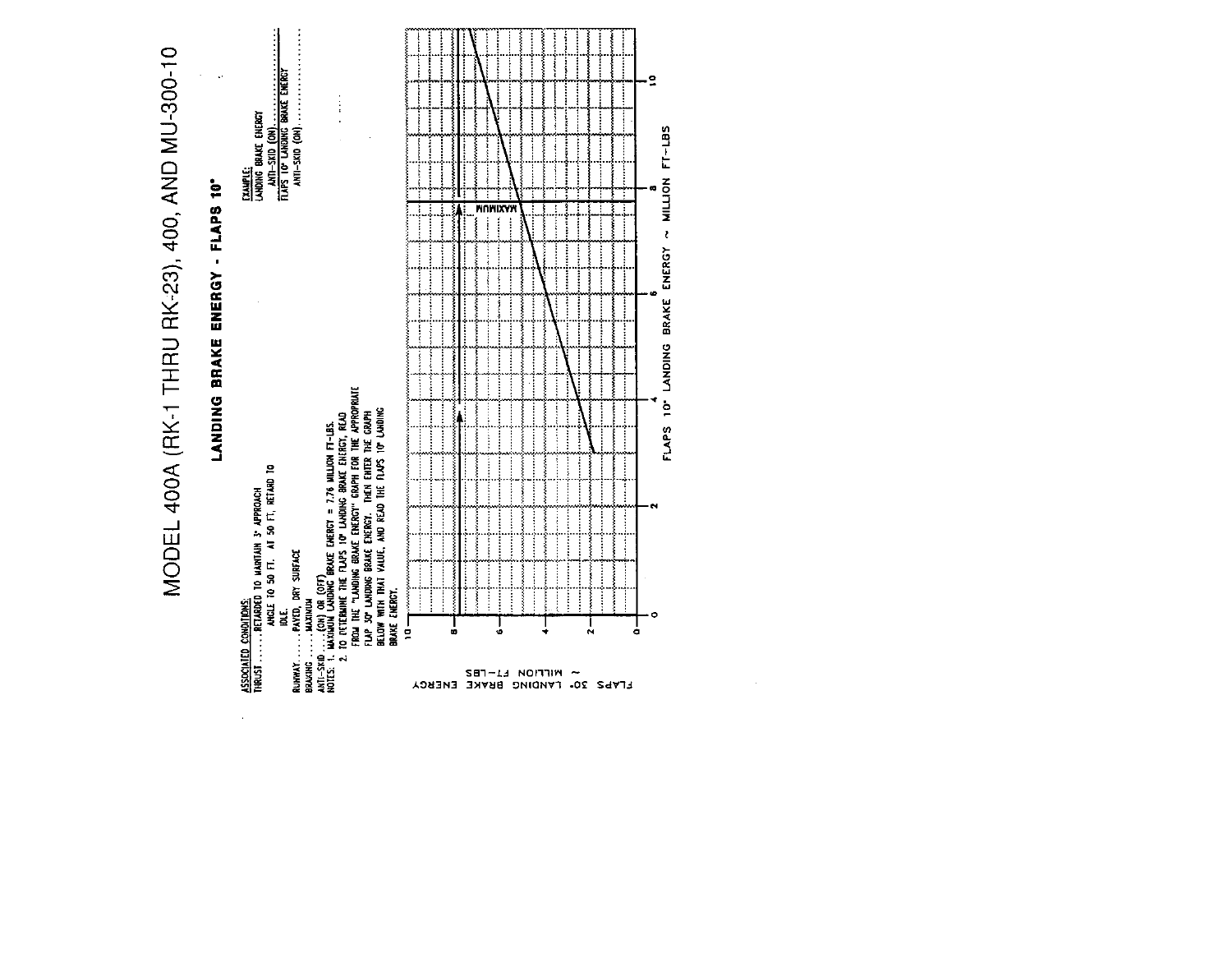# MODEL 400A (RK-1 THRU RK-23), 400, AND MU-300-10

![](_page_10_Figure_1.jpeg)

8 99-21-26